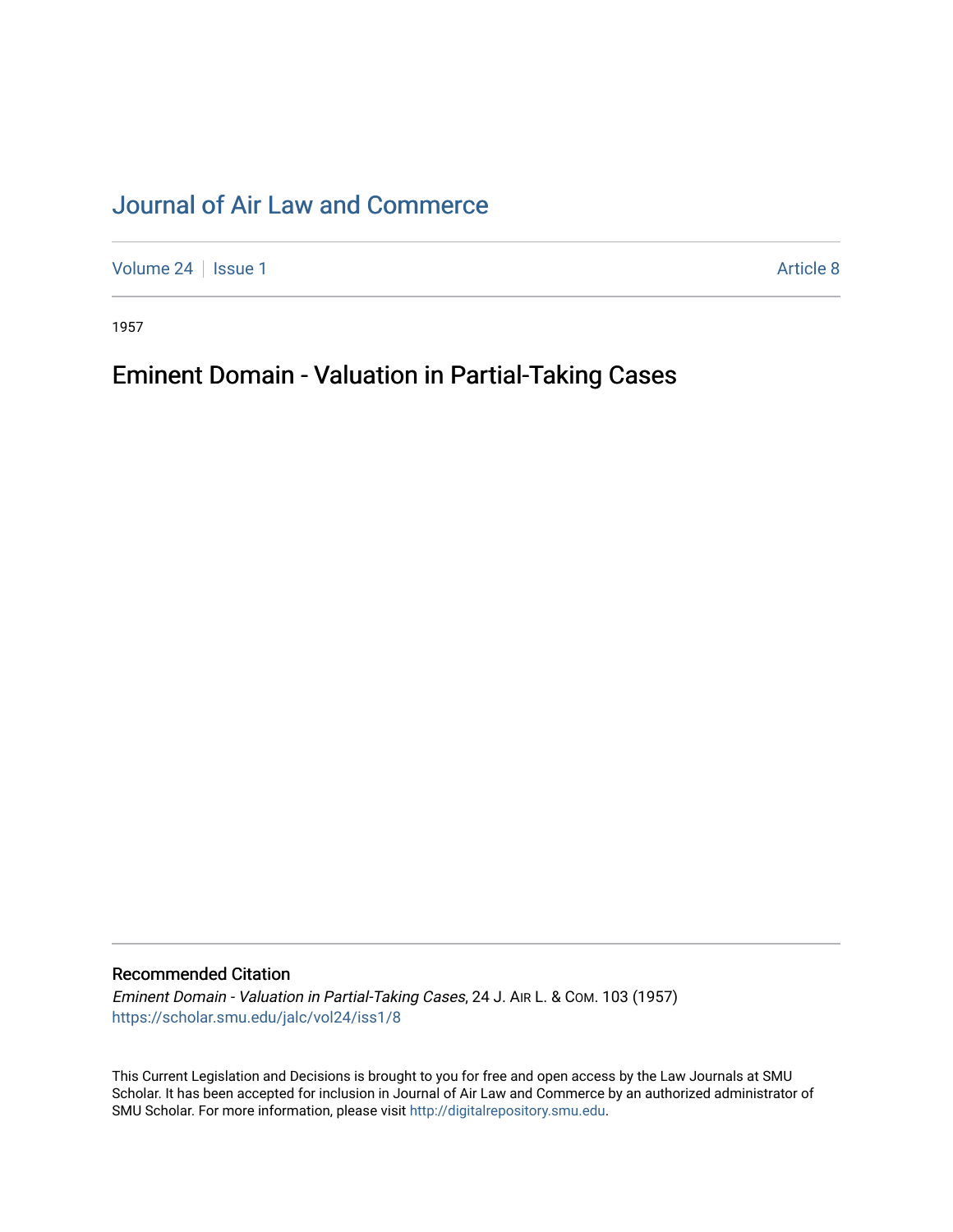## **JUDICIAL AND** REGULATORY **DECISIONS**

### **EMINENT DOMAIN -VALUATION IN PARTIAL-TAKING CASES**

WITHEN the federal government condemns air space over private property adjacent to an air base, thereby acquiring only the legal right to keep the space clear of obstacles and structures, the question arises whether the assessors of just compensation' may, in addition to awarding damages for the actual easement taken and damages to the remainder caused by the taking of the easement, consider also the diminution in value of the remaining property caused by anticipated aircraft flight over the property.

In two recent condemnation cases,<sup>2</sup> the declaration of taking<sup>3</sup> described easements above the "glide angle plane" which extended outward from the ends of airport runways and over certain privately owned property. The "glide angle plane" was described in both cases as an imaginary line serving as a ceiling over the land above which obstructions or structures would not be permitted to extend.

The government contended that in acquiring the right to prevent the landowners from erecting structures which would rise above the "glide angle plane," it did not also acquire easement rights to fly aircraft over the land of the condemnees. Compensation for the easement taken, the government argued, should be computed by determining the value of the property before the easements were taken, and the value immediately thereafter, the difference being the compensation to be paid to the condemnee. The government urged that this "after" value be based on the effect produced on the remaining property by the actual easement taken, without considering damages from illegal or unauthorized use of the easement. This reasoning would exclude damages from anticipated flights over the property, presumably on the theory that the negative easement acquired by the government was limited to keeping a designated air space clear of obstructions, and did not give the condemner the affirmative right to fly aircraft through this space. 4

The landowners replied that the government at the time of the eminent domain proceedings was flying aircraft at low altitudes over the property, that it would continue to do so, and that the purpose of the easement was to facilitate future flights. Therefore, compensation should be assessed on the basis of the present and potential use of the easements for aircraft flight purposes, in relation to the effect of such use on the real estate value of the remaining property.

In *United States v. 4.43 Acres of Land,5* the Texas federal district court held that damages may be awarded only for the actual easement taken in the declaration of taking. Hence, where the only easement condemned is the right to remove and prevent an obstruction from extending into or above the "glide angle plane," damages awarded may not include diminution in real estate value resulting or likely to result from flights of aircraft over such property. The court said that the compensation should reflect the value of condemnee's property after the taking based on the "obstruction" easement and nothing more.6

A different approach to the valuation problem is illustrated by the decision of a New York federal district court in *United States v. 48.10 Acres of Land.7* The court ruled that any loss or depreciation in real estate value caused by anticipated aircraft flight had to do with the future and could

See pages 107-112 for footnotes.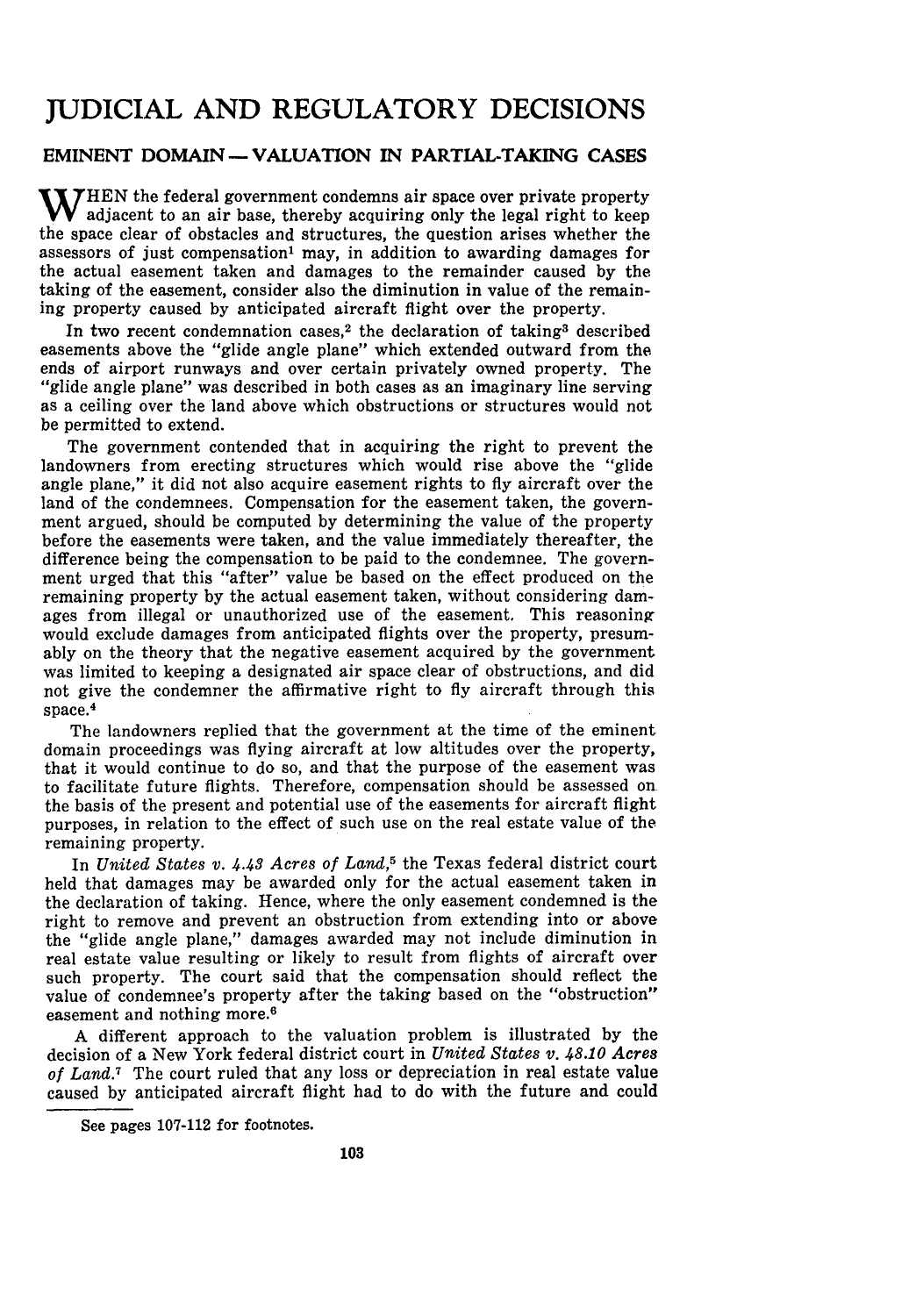not be considered in the assessment of compensation.8 With apparent inconsistency, however, the court stated in its valuation formula that the test was whether a prospective purchaser would pay the price which he otherwise would have paid if no easement existed, such price to be determined from an appraisal of the property's fair market value.<sup>9</sup> It is submitted that this theory in fact contemplates the expressly excluded aircraft damages. The decision, in effect, indicates that, while compensation must be gauged by the effect of the actual easement acquired on the remainder, this effect should be measured by the reaction of the market to the presence of the easement and not by an artificial standard that may be legalistically correct but realistically unjust.<sup>10</sup>

These two cases, while presenting substantially similar fact situations, offer divergent treatment of the valuation problem. If federal district courts in the future follow the fairly restrictive decision of the Texas court, many legitimate claims to compensation will be exposed to dissipation in the uncertainties attendant to statutory action, where the latter course is pursued after the eminent domain suit. Assuming that the real estate value of condemnee's land has been deflated by anticipated aircraft flight, but that he has been compensated merely for the value of the "obstruction" easement, the dissatisfied condemnee may seek recognition and satisfaction of his claim in tort under the Federal Tort Claims Act or in implied contract under the Tucker Act.<sup>11</sup>

However, even if the claimant pursues his statutory remedies, he may be deprived of relief by the application of *"res judicata."* Thus, a court may feel that the amount of compensation for damages to the remainder was or should have been determined in the original eminent domain proceeding, and that the damage for which the claimant now sues was in fact caused by the authorized use to which the easement was put. Under this view, the present suit would be held not to constitute a new cause of action, and therefore. would be barred by res judicata.<sup>12</sup> If the court decides that the condemnee's allegations amount to a new cause of action, it might then hold that the judgment in eminent domain was conclusive only as to the award for the value of the "obstruction" easement. Although collateral estoppel would preclude further consideration of the "obstruction" easement issue, *res judicata* would not apply to prevent the claimant from recovering the drop in market value resulting from the influence of aircraft flights on the remainder. Clearly, however, this latter possibility is dependent on the court's finding of a cause of action distinct from that on which the earlier award to the landowner was based.<sup>13</sup>

If he is successful in establishing the separate cause of action, the owner must still convince the court that he has suffered actionable damages, *i.e.,* damages above and beyond those compensated for in eminent domain. He may find this very difficult. There is no binding obligation on the government to pay for property merely because it is damaged. Before there can be recovery, the property must be so severely damaged as to be "taken" in the constitutional sense.14 While the flight of aircraft might materially lessen the fair market value of the property, such activity might not amount to a compensable taking.<sup>15</sup> Before a compensable taking can be found, there must be proved some actual physical damage impairing the utility of the land.<sup>16</sup> The unfortunate situation may materialize in which aircraft do not pass over the owner's land to a degree sufficient to justify compensation on the basis of a taking or on a theory of trespass, and yet the mere likelihood of such flight, where a negative easement has been taken, may result in a substantial decrease in the value of the land in the eyes of the market.

If the condemnee is successful in proving the existence of actionable damages, he is entitled theoretically to recover an amount equal to the harm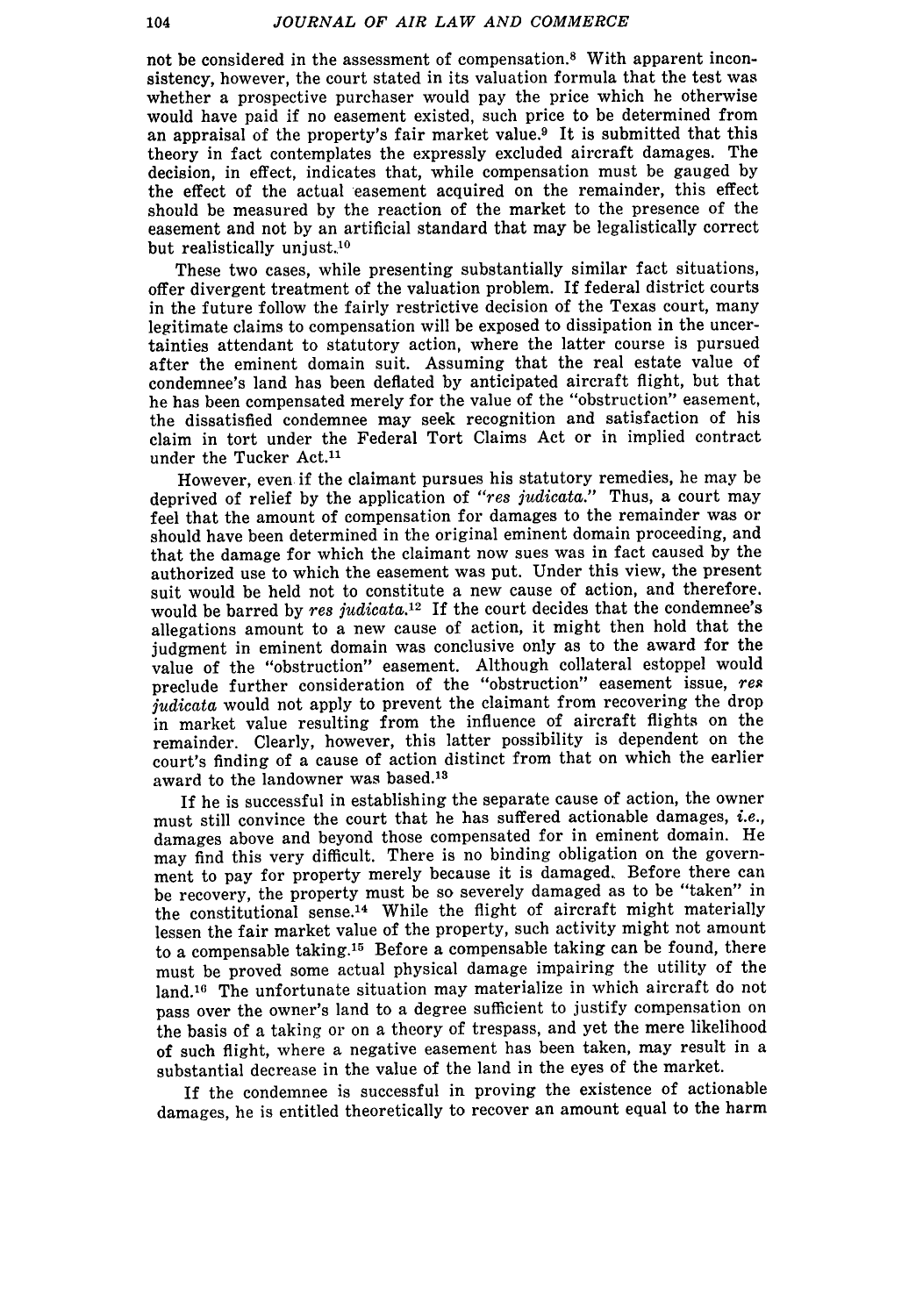suffered. The court may allow a lump sum payment to cover all the claimant's losses, varying according to the degree of harm suffered. Where it is apparent that the flights have already damaged the property and that they will continue to do so, damages may be awarded for past and prospective future invasions of the land.<sup>17</sup> If the interference is deemed temporary, however, the court may limit compensation to a specific period of time, perforce casting the burden and expense of-periodic suits on the landowner who finds that the statutory award does not represent his actual damage.

There is also a hazard from the standpoint of the government, *i.e.,* it may be compelled to pay twice for the same taking if the condemnee pursues his statutory remedy to a successful conclusion. It is possible that the award made in the statutory suit will be so large, in relation to the degree of harm actually suffered, as to include in fact the eminent domain award. It should be remembered that a variety of elements must be considered in determining damages; courts have a tendency to rely heavily on expert testimony, much of which is often slanted in favor of the property owner's interests.<sup>18</sup> Although it is possible that an excessive award may be scaled down or rejected by a reviewing court,<sup>19</sup> in federal courts, where the assessment of compensation may be made by a commission, the commission's report will not be rejected unless the trial judge considers it "clearly erroneous."<sup>20</sup> It is submitted that, in the light of past practice, the danger to the government of double liability in these circumstances, is real and substantial.<sup>21</sup>

The holding in *United States v. 4.48 Acres of Land* opens the door to further litigation of claims that should have been disposed of in the eminent domain proceeding. By a more realistic approach to the valuation problem, the Texas federal district court could have avoided the narrow decision it reached and thus could have obviated to an appreciable extent this threat of future litigation. The court did not dispute the generally accepted rule in partial-taking cases--cases in which the condemner does not take the fee but only a part thereof—that the condemner must pay compensation not only for what he has taken, but also for damages to or diminution in the market value of the remainder caused by the taking and authorized use of the easement.<sup>22</sup> By a strict reliance on the terms of the declaration of taking, however, the court was led to a technical decision. The court held that the government acquired title only to the exact easement described in the declaration, and that the court is powerless to enlarge the easement or rights which the government has condemned and acquired therein. The court concluded that the diminution in value of the remainder caused by the taking of the easement, must be computed on the basis of the *legal* use to which the easement taken could be put, and that being merely the right to keep the air space free of obstructions above the "glide angle plane."<sup>23</sup> The court apparently was impressed by the fact that the government did not acquire the affirmative right to fly aircraft through the easement, and so held that potential aircraft flight could not be an element in the valuation problem. While the court in *United States v. 48.10 Acres* employed a more liberal recovery theory, it agreed in principle with the Texas court that damages from future flights were not in issue and hence not includible in valuation. That principle is questionable.

The declaration of taking described an easement giving the government the right to prevent obstructions from protruding above the "glide angle plane." The seemingly obvious fact that the purpose of the easement was to facilitate air traffic was not referred to in the declaration. The assessors of compensation, in the Texas case, were limited in their consideration to the most damaging use of the easement that the taker would have the legal right to make, this legal right being determined by a liberal construction of the declaration of taking. The assessors were not permitted to consider the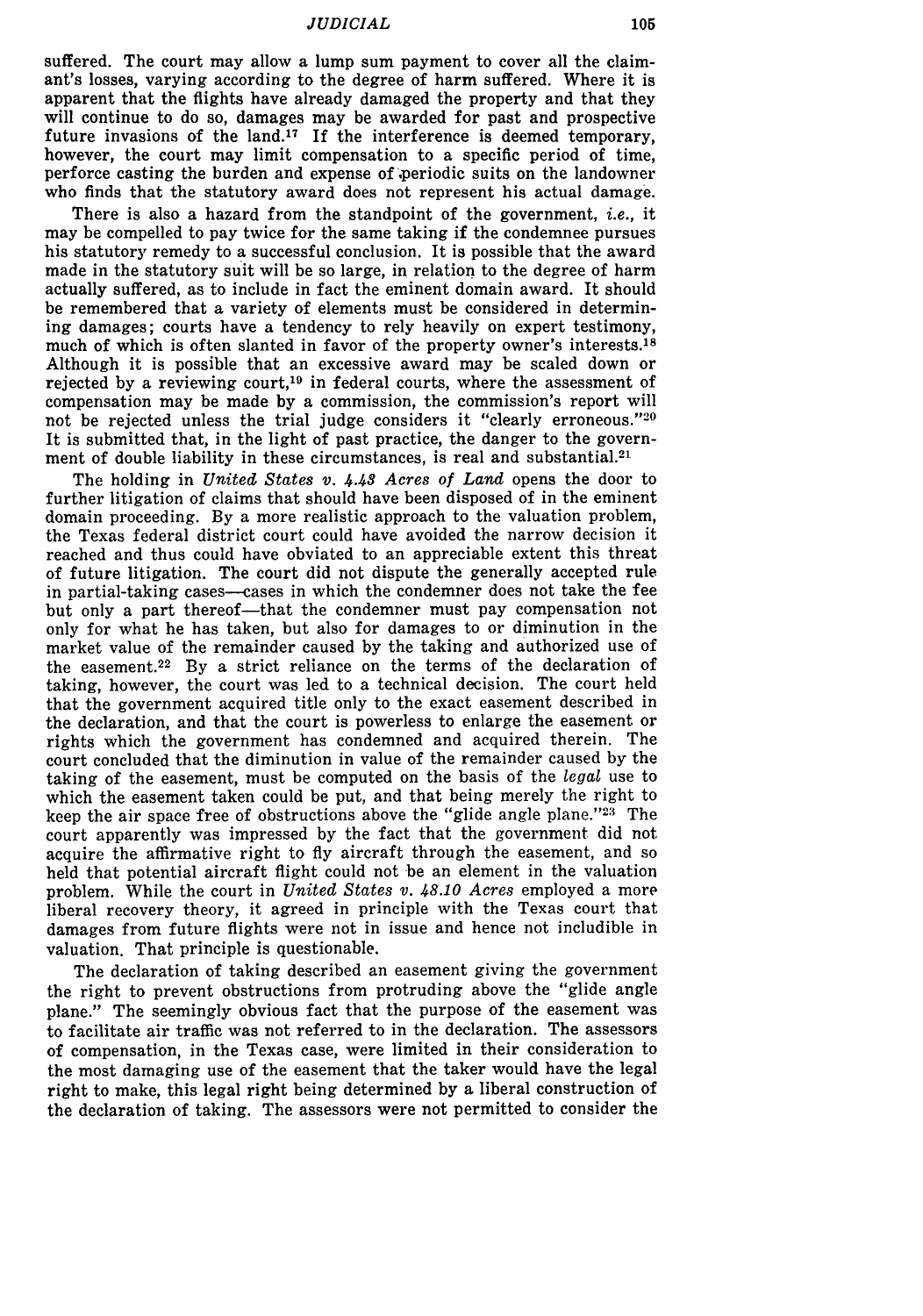actual damages that would ensue due to the close relation of the functional purposes of the easement to the operation of the air base.

A more realistic approach would be to base the government's liability on the easement's maximum use. On the facts of the *4.43 Acres* case, this might have been accomplished by requiring the government to amend its complaint to specify the use to which the taken easement is to be put.<sup>24</sup> In the absence of such amendment, however, the effect of the decision could still have been avoided by ruling that the scope of the rights acquired is limited to clearance, but that the maximum use of such rights is to abet imminent air traffic. Indeed, logically it could be said that the easement was acquired for "necessary purposes" connected with flights from the adjacent air base.<sup>25</sup>

Such a rationale does not violate the proposition relied on in the Texas case that a court may not enlarge rights acquired in the declaration of taking. In saying that the government acquired rights to effectuate a particular purpose or function, the rights themselves are left untouched. The direct relation between the actual easement acquired and the air base is implied in the declaration, and from the standpoint of property valuation, is not severable. <sup>26</sup>

As long as the government continues to acquire avigation easements without specifying their basic utility for aircraft purposes, the issue of assessing just compensation in such circumstances will have to be faced by the courts, and conceivably many legitimate claims will suffer in the process. It is desirable, therefore, that a uniform formula of assessment be adopted by the federal courts in these cases which will eliminate superfluous litigation and define and protect the rights of the parties concerned. It is submitted that such a formula is in existence, although it has been sparingly used. The formula requires that damages to the remainder be included in the value of the part taken.27 Perhaps the chief virtue of the formula lies in the fact that it can be used to reflect the *market reaction* to the partialtaking, which should form the basis of the compensation assessment.

Any formula, if used wisely in a given instance, may result in an acceptable determination. The problem, however, is to find that valuation theory which is the most adaptable to a systematic, uniform application by the courts. The "before and after" test, mentioned in connection with the *4.43 Acres* case, has received favorable comment from an eminent authority in the eminent domain field.<sup>28</sup> In practice, however, it has been confused frequently with other less desirable formulas, with a corresponding lack of consistency among the decisions in which the "before and after" test has been used.<sup>29</sup>

Concededly, the "damages to the remainder included in the value taken" formula is also subject to misapplication. Using it, the Texas district court could have reached the same decision it did. The fault lies not with the formula, but with the court applying it. However, the suggested test eliminates the conditions which often have resulted in awards out of all proportion to the actual damage suffered.<sup>30</sup> Furthermore, when used on the basis of market reaction to the easement in avigation easement cases, it will enable courts to lay the foundation for determination of awards which will be more truly reflective of the interests of the condemnee. Other, more popular valuation theories have been used extensively with a great deal of confusion as the result. Certainly, therefore, in the interests of uniformity and justice, the courts in the future should give the most serious consideration to the "damages to the remainder included in the value taken" test in partialtaking cases.

ARTHUR R. **BULLER**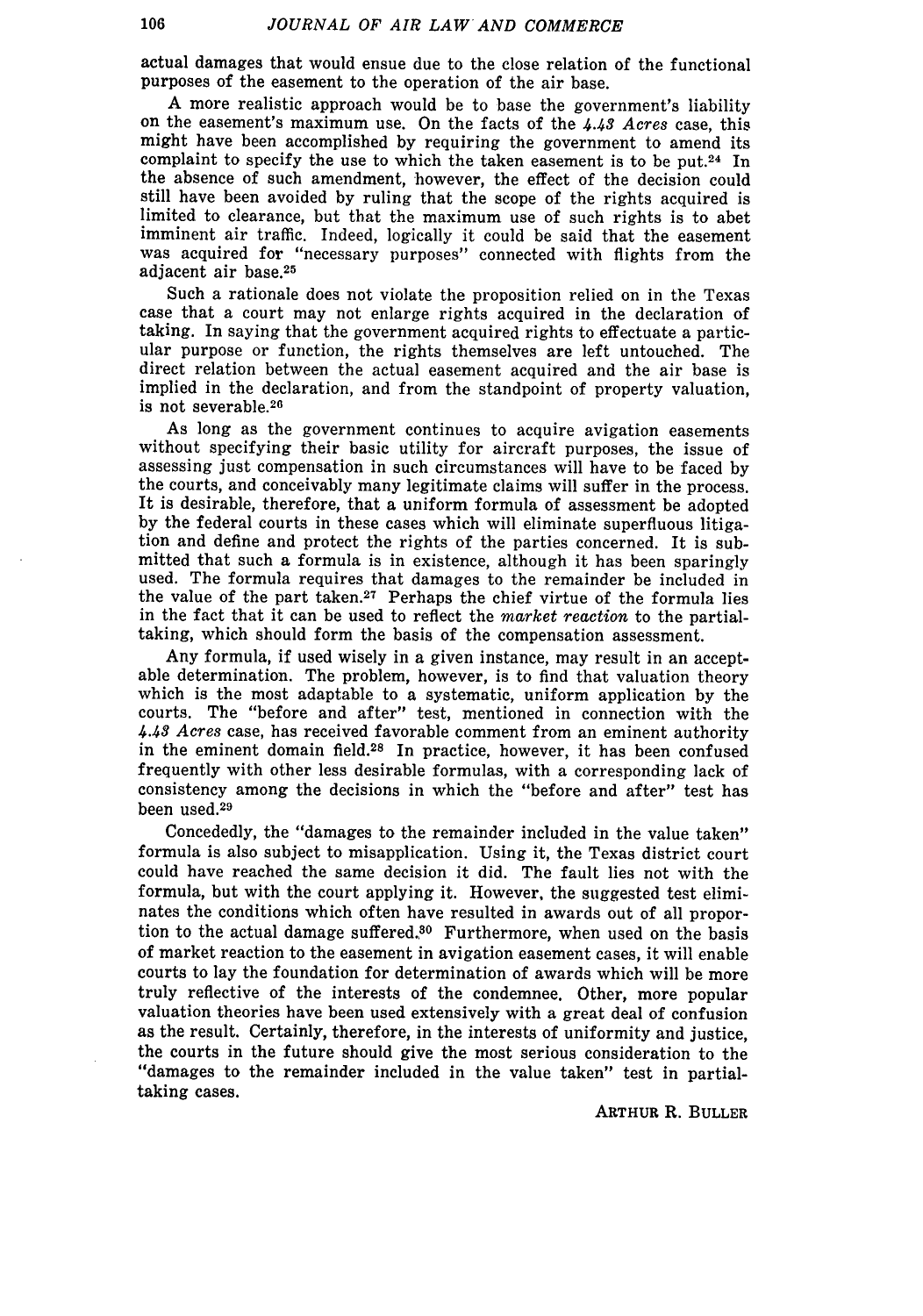#### FOOTNOTES

**1** The fifth amendment provides that "private property shall not be taken for public use without just compensation." U.S. Const. amend. V.

<sup>2</sup>United States v. 48.10 Acres of Land, 144 F. Supp. 258 (S.D.N.Y. 1956); United States v. 4.43 Acres of Land, 137 F. Supp. 567 (N.D. Tex. 1956).

346 Stat. 1421 (1931), 40 U.S.C. §§ 258a-e (1952). The Declaration of Taking<br>Act provides that in any proceeding brought by the government for the acquisition<br>of any land or easement for the public use, the condemner may f lands described are taken for the use of the United States. It is imperative that the declaration allege the specific public use for which the land is being taken, together with a sufficient identification of the lands and a statement of the estate or interest in said lands taken. The condemner must also state the sum of money estimated by it to be just compensation for the lands taken. Upon the completion of this procedure, the act vests in the government both title and possession to the con-<br>demned property, although litigation may continue as to the final amount of the compensation and its distribution. United States v. .8677 Acre of Land, 42 F. Supp. 91 (E.D.S.C. 1941).

91 (E.D.S.C. 1941).<br>The Declaration of Taking Act is a supplementary condemnation statute per-<br>missive in nature and designed to vest title to the described condemned property<br>in the United States immediately upon the fili condemnation proceedings. It also gives the condemnee an immediate right to have his compensation determined in the same proceeding. If the condemnee's title is clear, he will be given an immediate cash payment to the extent of the government's estimate of the value of the property. United States v. Miller, **317** U.S. 369 (1943). However, since just compensation is determined as a judicial function, the amount deposited in conformance to the act may be increased or diminished upon final judgment. United States v. Catlin, 142 F.2d 781 (7th Cir. 1944). Upon filing the declaration and making the deposit, the government becomes irr

If a district court refers the matter of compensation to a commission, the commissioners are to determine the amount based on the exact easement or estate condemned as described in the declaration of taking. Fed. R. Civ. P. 71A(h). Damages resulting from unauthorized use of the condemned land by the government, a use not sanctioned in the declaration of taking, whether expressed in terms of claims for damages or for just compensation for property taken, the United States, and as such may be asserted in the United States Court of Claims or in a federal district court under the Tucker Act, 28 U.S.C. § 1491 (1952); 28 U.S.C. § 1346 (1952), or in a district court under the Federal Tort Claims Act, 28 U.S.C. § 2671 (1952). But it would seem that such c allow a suit against the United States in a manner and in a court in which the government has not consented to be sued. Oyster Shell Products Corp. v. United States, 197 F.2d 1022 (5th Cir. 1952); State Road Dept. of Florida v. United States, 166 F.2d 843 (5th Cir. 1948).

<sup>4</sup>The government conceded that under circumstances not presented in the *4.48 Acres* case, an appropriation of the condemnee's property by flights of low-flying aircraft might be compensable. But its theory was that prospective use of the superadjacent air space over the condemned property for aircraft flight was independent of the avigation easement acquired, and that damages resulting from the possible materialization of such aircraft rights did not flow from the taking of the easement.

The "obstruction" easement taken by the government is a negative easement in that it merely prohibits a certain activity by the condemnee; the acquisition of<br>the legal right to fly aircraft over the condemnee's property would be an affirmative<br>easement. In the cases under consideration, the gove tive easement, and it would be improper to award damages on the basis of an affirmative easement unless such easement has in fact been taken. Moreover, a court can not award compensation on the assumption that the taking o easement will be followed by the taking of an affirmative one. Insofar, therefore, as the government contended that damages could not be awarded for the taking of an affirmative right to fly aircraft over the owner's prope theory of this comment, however, is that in order to determine fairly the damages that flow from the taking of a negative easement (the "obstruction" easement)<br>a proper valuation formula must consider the interrelation of the right to keep air space free of impediments and the complementary presence of an air base with its attendant air traffic. See text at note 25 *infra.*

**<sup>5</sup>**137 F. Supp. **567** (N.D. Tex. 1956). **<sup>6</sup>**The court expressed their unwillingness to allow the claim for damages for diminution in real estate value due to anticipated aircraft flights: ". **.** . If the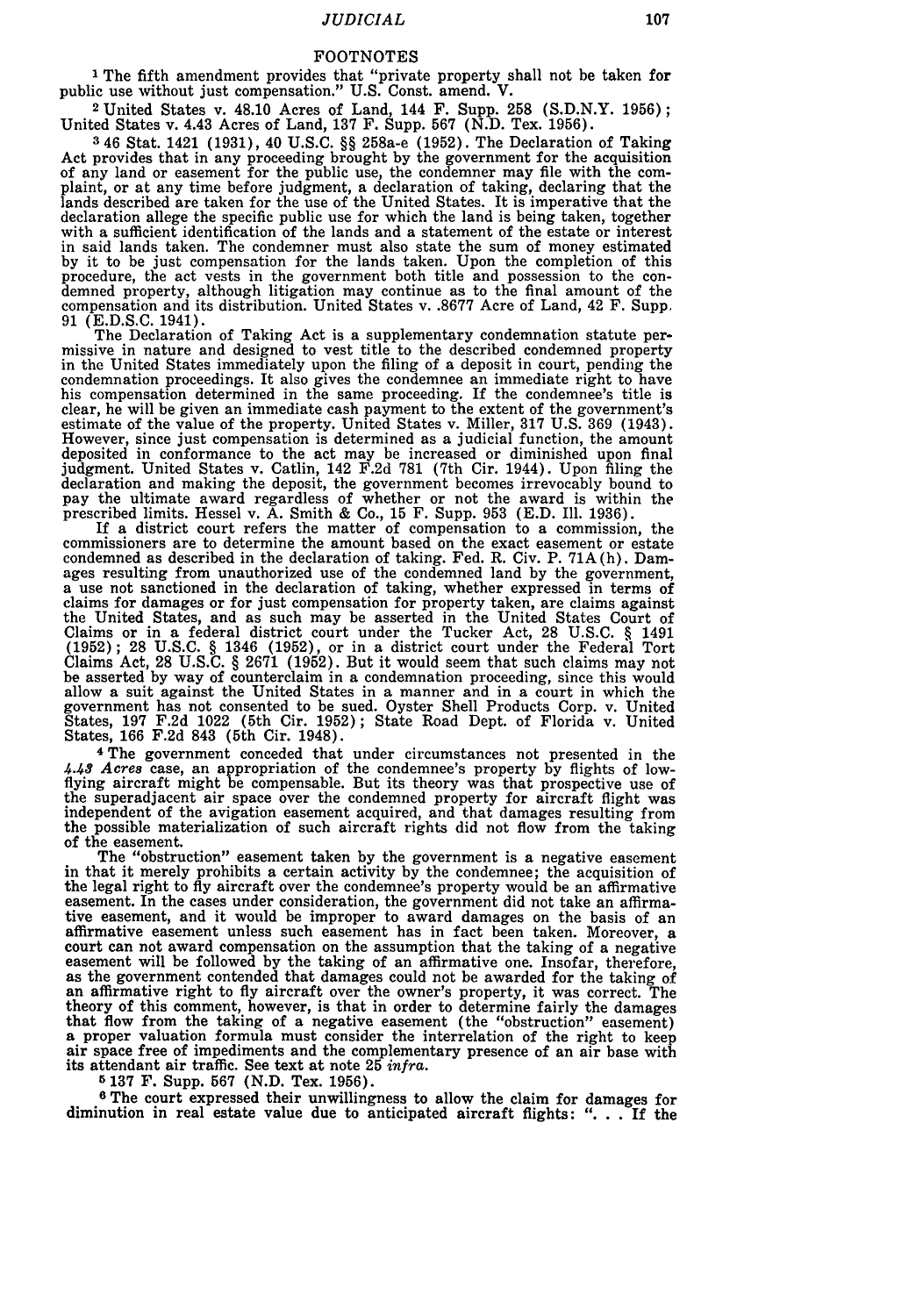commissioners are allowed in determining the amount of just compensation to take into consideration past or probable future aircraft flights over the land of these condemnees, and in effect to compensate therefor, the government will be required to pay for something which it has not acquired, and for which it may be compelled to pay damages or just compensation in subsequent proceedings." 137 F. Supp. at **572.**

**7** 144 F. Supp. **258** (S.D.N.Y. 1956).

**8** On this point, the opinion cited United States v. 4.43 Acres of Land, **137** F. Supp. 567 **(N.D.** Tex. 1956). The landowners had claimed damages from fear, noise, vibration and psychological effects, and for impairment of utility of the farm lands for residential development purposes, relying on United States v. Causby, **328** U.S. 256 (1946). The facts indicated that more than one year had passed since the easements were taken, and that the flights of aircraft which had transpired had not impaired the utility of the land for residential development. In the 4.43 Acres case, there was similar evidence of present flights although it was held<br>insufficient to amount to a taking. As to damage claims pertaining to noise, vibration, etc., it appears that the New York court rightfully excluded them. See United States v. 26.07 Acres of Land, 126 F. Supp. 374 (E.D.N.Y. 1954).

**9** The court added that where residential property is involved, there must be proof of a reasonably imminent demand and market, as of the date of the taking, citing Olson v. United States, 292 U.S. 246 (1934). Furthermore, the burden of proof in establishing damages suffered as the result of the imposition of the ease- ment, 'rests on the owner, not on the government. Westchester County Park Comm. v. United States, 143 F.2d 688 (2d Cir.), *cert. denied,* 323 U.S. 726 (1944).

**<sup>10</sup>**The court reasoned that: "Where avigation easements are sought for land adjoining an air base, the land being farm land but situated in an area that is under development for residential purposes, the value should be determined by taking into consideration the limitation imposed on the use of the land in the future. Although there is no showing that the present utility of purposes has been impaired by the easements, the marketability of the property may be impaired in the future if it is to be used for residential development pur-poses." 144 F. Supp. at 258.

The court commendably indicated that the loss in real estate value for residential purposes is to be computed by what price the remainder will bear if offered for sale. This view would seem impliedly to acknowledge that the market, *i.e.*, the willing purchaser, might be unfavorably impressed with the avigation easement in its relation to air traffic.

**1128 U.S.C.** § 2671 (1952) **;** 28 **U.S.C.** § 1491 (1952) **;** 28 **U.S.C.** § 1346 (1952).

12 The rule that a judgment bars future action between the same parties or their privies with respect to the same cause of action applies to judgments in eminent domain proceedings. Scheer v. Kansas-Nebraska Gas Co., 158 Neb. 668, 64 N.W.2d **333** (1954). It has been held in cases under the Tucker and Federal Tort Claims Acts, that an award of compensation in eminent domain proceedings is conclusive as to every matter which could have been included therein, whether or not it was in fact included. *E.g.,* South Carolina Pub. Serv. Authority v. 11,754 Acres of Land, 123 F.2d 738 (4th Cir. 1941).

**<sup>13</sup>**An interesting discussion of this problem is to be found in Schopflocher, *What is a Single Cause of Action for the Purpose of the Doctrine of Res Judicata?* 21 Ore. L. Rev. 319 (1942). It is said that courts have reached conflicting results<br>even though professing to apply identical rules of law which the author feels is<br>partially due to the vagueness of the term "cause of acti that these conflicting results can be explained only by the existence of two fundamental but conflicting policies:

(1) A judgment is "properly a bar on principles of public policy, because the peace and order of society, the structure of our judicial system, and the principles of our government require that a matter system, and the principles of our government require that a matter once litigated should not again be drawn in question between the same parties or their privies." Freeman, Judgments 1318 (5th ed. 1925). This policy is based on the interests of the defendant, who "should not be twice vexed for the same cause" and on the interests of the public and the state, which bear the expense for the organization of courts, the access to which must be free from obstructions by multifarious suits.

(2) On the other hand, there is a strong policy not to cut off substantive rights of a litigant by a struct application of the rules of procedure. "All procedure is merely a methodical means whereby the court reaches out to restore rights and remedy wrongs; it must never<br>become more important than the purpose which it seeks to accom-<br>plish." Clark v. Kirby, 243 N.Y. 295, 153 N.E. 79 (1926).<br>According to which of these pol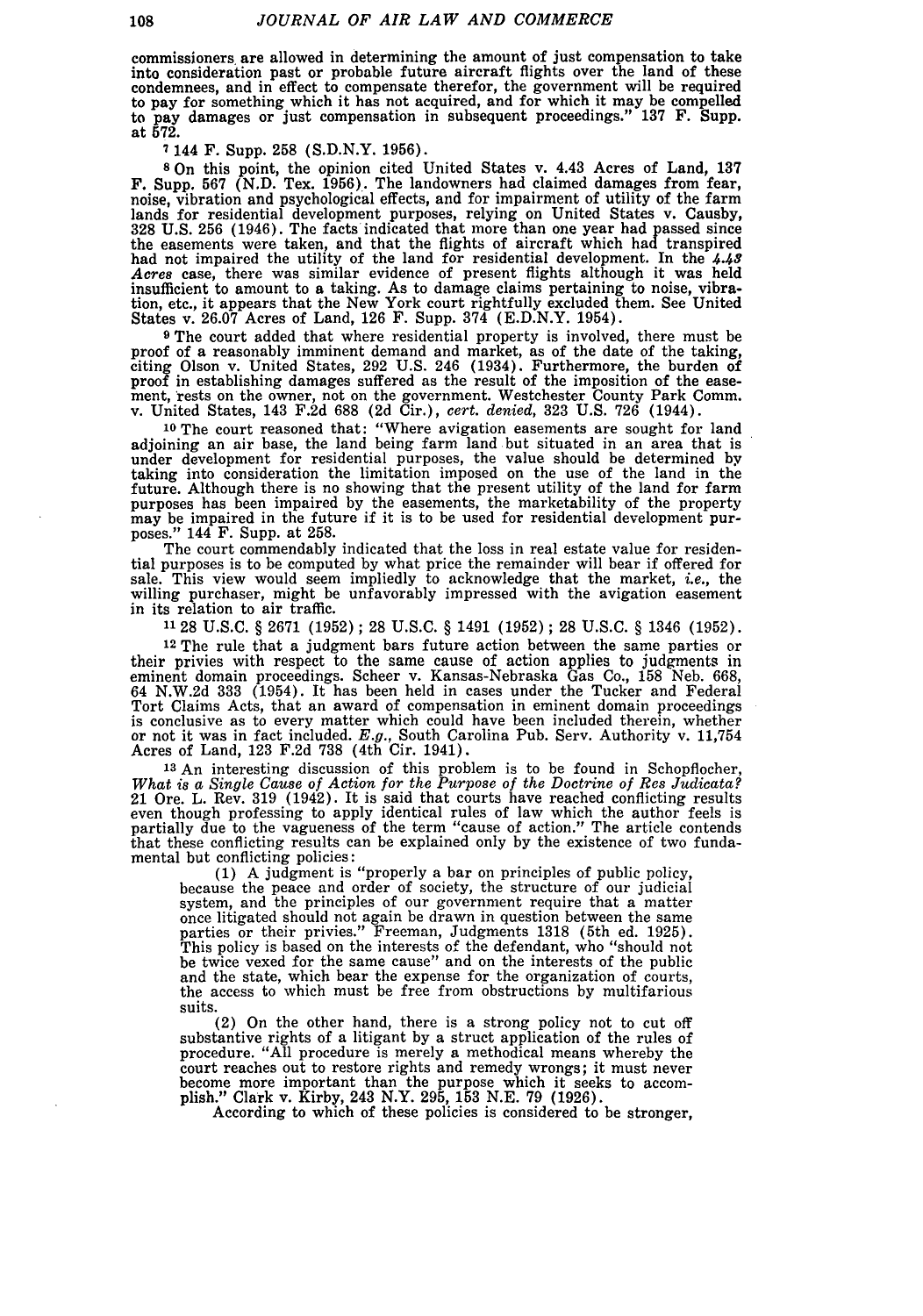the theory of what constitutes a cause of action varies even in the same jurisdiction; as between various types of cases, precedents may determine the policy. *Id.* at 321.

Keeping in mind the fact that the landowner who sues under one of the permissive statutes ordinarily will be attempting to enlarge his earlier award in eminent domain, the following statement is significant

**. . .** [T]here is a fundamental difference between situations in which the plaintiff [landowner] sues after recovery and those in which he sues after defeat. If he sues after recovery, it may be that the facts which are added for the purpose of increasing the **...** recovery and are alleged to constitute a new cause of action have already affected the amount of the first recovery. It is a fundamental policy of the law not to permit double recovery. To carry out this policy the courts are prone to stretch the concept of cause of action when they rationalize the result. It would be dangerous to assume that the same courts would have applied the same concept of cause of action if the first action had been decided against the plaintiff for reasons material only to this first cause of action. *Id.* at 358.

Thus, where the landowner unsuccessfully claims aircraft damages to his property in the eminent domain proceeding, and then attempts to prosecute this claim further under statutory authority, it is quite conceivable that the court might decide that he has failed to establish a cause of action disinct from that on which he received the condemnation award. That, in fact, he was suing on the "identical accusation" forming the basis of the original award.

<sup>14</sup>Peabody v. United States, 231 U.S. 530 (1913) (The mere location of a battery of guns which had not been fired for more than eight years, and which the government had no intention of firing, except in case of war, held not an appropriation for military purposes of the land within their firing range).

**<sup>15</sup>**Some idea may be gained from the following decisions as to the degree of impairment necessary to constitute a compensable taking. Where the noise and glaring lights of planes landing at or leaving an airport leased to the United States interfered with the normal use of a neighboring farm as a chicken farm, there was held to be such a taking as to give the owner a constitutional right to compensation. United States v. Causby, 328 U.S. 256 (1946). A servitude imposed by the government on land adjoining its fort was held a taking within the law of eminent domain where the government repeatedly fired guns of the land and had established a fire control service there. Portsmouth Harbor Land & Hotel Co. v. United States, 260 U.S. 327 (1922). A corporation chartered by Congress to construct a tunnel and operate railway trains therein was held liable for damages in the suit of an individual whose property was so injured by smoke and gas forced from the tunnel as to amount to a taking of private property. Richards v. Washington Terminal Co., 233 U.S. 546 (1914).

**16** The degree of physical damage that must be proved by the residential property holder is difficult, if not impossible, to define. In the *Causby* case, *supra* note 15, where the property involved was a chicken farm, it was held that the effect produced on the chickens by the low-flying aircraft destroyed the utility of the property and hence was an actual physical damage to or unreasonable interference in the use of the property. Where residential property is involved, however, and no surface rights have been taken by the condemner, the path to success for the claimant suing for impairment of the utility of the property is thorny indeed.

The cases cited note 15 *supra,* indicate instances in which the landowner prevailed in his claims. The presence of noxious odors and active guns near residential property offer fairly obvious examples of actual physical interference in the use of the property. But where the damages complained of result from aircraft, the litigant faces added subtleties. See Hinman v. Pacific Air Transp. 84 F.2d 755 (9th Cir. 1936). The court in the *Hinman* case, applying the legal premise that the essence of the legal right of property is dominion over it, rejected the contention that the landowner has title to all space above his land ad infinitum, and held that he had rights only to such a height as is, or might become, useful to the enjoyment of his property. The court pointed out that any use of such space which is injurious to the land, or which is in fact an actual interference with the possession or beneficial use, would be a trespass for which the owner would have a remedy. However, the court continued, mere use of the space above the land by an airplane would not of itself constitute actionable trespass. In this regard, such grievances as discomfort from noise, vibration and other inconveniences of a similar character were discounted as a basis for a trespass claim. To maintain an action in trespass, the court concluded, the complainant must allege a case of actual and substantial damage, supported by facts and circumstances.

The question arises, might a diminution in the utility of the land for purposes of sale on the market constitute such an "actual and substantial" damage? It has been held that an interference with the value of private property may constitute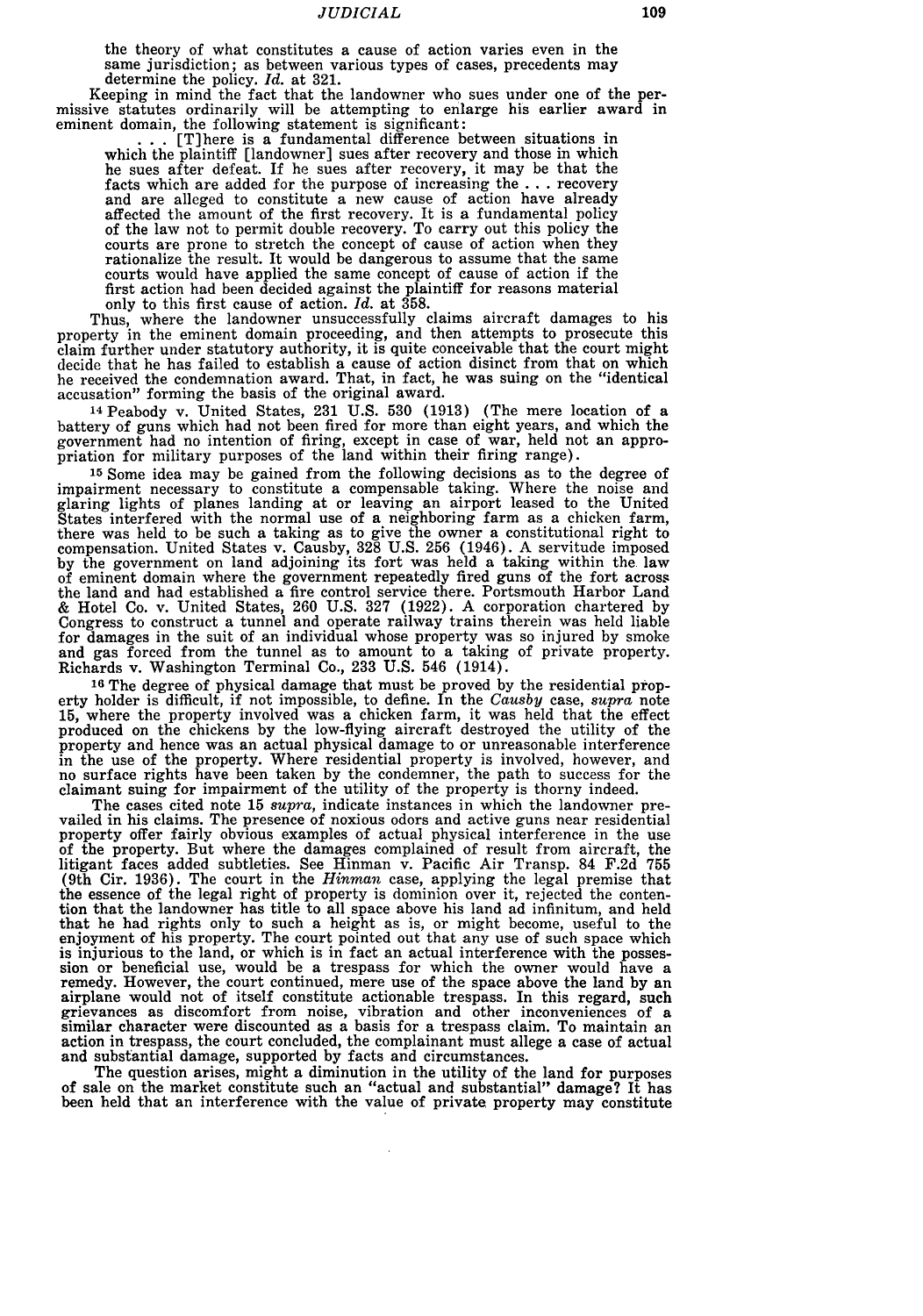a "taking." City of Crookston v. Erickson, 244 Minn. **321, 69** N.W.2d **909 (1955);** State v. Bentley, 231 Minn. 531, 45 N.W.2d 185 (1950). See also Burger v. St. Paul.<br>241 Minn. 285, 64 N.W.2d 73 (1954), in which the court remarked: ". . . [Statute]<br>defines taking by condemnation proceedings in this state ence, under the right of eminent domain, with the ownership, possession, enjoyment, or value of private property **...**"

Follow this reasoning, in the particular court in which the condemnee brings suit will follow this reasoning, in the absence of a similar statute, is one of the risks facing the litigant who seeks statutory relief after fa

proceeding.<br>Between the extremes of a taking and a mere annoyance, there is a twilight zone in which the landowner has few guiding standards. A court unimpressed with his evidence (assuming that the plaintiff has first succeeded in establishing a good cause of action) will find no more than a technical trespass and award nominal damages, or else reject the allegations in toto. "... [A]l evidence given from which it can be inferred, nominal damages only can be recovered." Murray v. Pannaci, 130 Fed. 529, 530 (3d Cir. 1904).

**<sup>17</sup>**Restatement, Torts § 930 (1939) ; McCormick, Damages § 127(2) **(b)** (1935).

**<sup>18</sup>**"The mere fact that the courts rely so completely on expert testimony need not be in itself a ground of criticism, but what makes it deplorable is that the courts often accept these estimates blindly because of their own inexperience with real estate valuation.... The tribunal's task is not made easier by the fact that perhaps the most important qualification of an expert witness from the point of view of the party employing him is his ability to evade question

the party employing him is his ability to evade questions and to conceal or gloss<br>over facts that are disadvantageous to his employer's side of the case.<br>"A court or jury is . . . likely to make some arbitrary compromise, unfair to conservative appraisers who have a strong sense of their professional standing, and it places at a disadvantage those owners who set their claims at what they consider the actual market value, rather than at a figure that takes into account the possibility that the tribunal will split the difference between the respective estimates." 2 Orgel, Valuation Under Eminent Domain, § 247 at 262 **(2d** ed. **1953).**

**<sup>19</sup>**Generally, however, the practice seems to be for the appellate courts to let condemnation decisions stand as long as the compensation allowed falls somewhere between the respective estimates of the various expert witnesses. One reason for this seems to be the great bulk of the condemnation records which appellate courts are not eager to peruse. This attitude "has led to the prevalent impression that the appellate courts will not reverse on questions of quantum. The latter impression is correct insofar as it implies that, within wide limits, the appellate courts will permit findings of the trial courts or commissioners to stand." 2 Orgel, Valuation Under Eminent Domain § 247 at **262-63 (2d** ed. **1953).**

20 **6** Nichols, Eminent Domain § **27.3(2)** at 341 **(3d** ed. **1953).**

**<sup>21</sup>**Theoretically, of course, the final judgment in the original proceeding is *res judicata* with respect to the same cause of action in future proceedings, where the same parties are involved. Where the condemnee succeeds in enforcing his claim in a statutory action, the original award in respect of the "obstruction" easement therefor should be excluded from the assessment of compensation.

**<sup>22</sup>**"To say that such an owner would be compensated **by** paying only for the tion to the remaining land by the manner in which the part was taken, and the use to which it was put, would be a travesty upon justice." United States v.<br>Grizzard, 219 U.S. 180, 185 (1911).

**<sup>23</sup>**Potential uses beyond the scope of the declaration of taking or such similar charter of taking may not be considered in awarding just compensation in the condemnation proceeding. Where the taker makes such use of the property beyond the scope of the instrument of taking, the condemnee will be entitled to additional compensation in a new action. Chicago **&** N.W. R.R. v. Milwaukee, R **&** K Elec. Co., **95** Wis. **561, 70** N.W. **678 (1897).** 24 United States v. Chicago B & Q RR., **90** F.2d **161** (7th Cir.), *cert. denied,*

<sup>24</sup> United States v. Chicago B & Q RR., 90 F.2d 161 (7th Cir.), cert. denied,  $302$  U.S. 714 (1937). In this case, the government was required to make its petition more specific, to enable the landowner to determine and the remainder of his property resulting from the uses to which the government<br>intended to put the part actually taken. The government had condemned 1.6 acres<br>of the railroad's tract for the purpose of constructing a lake. that the government was actually taking more than it had described in the declaration of taking, in that, due to the height of the dam to be constructed, more of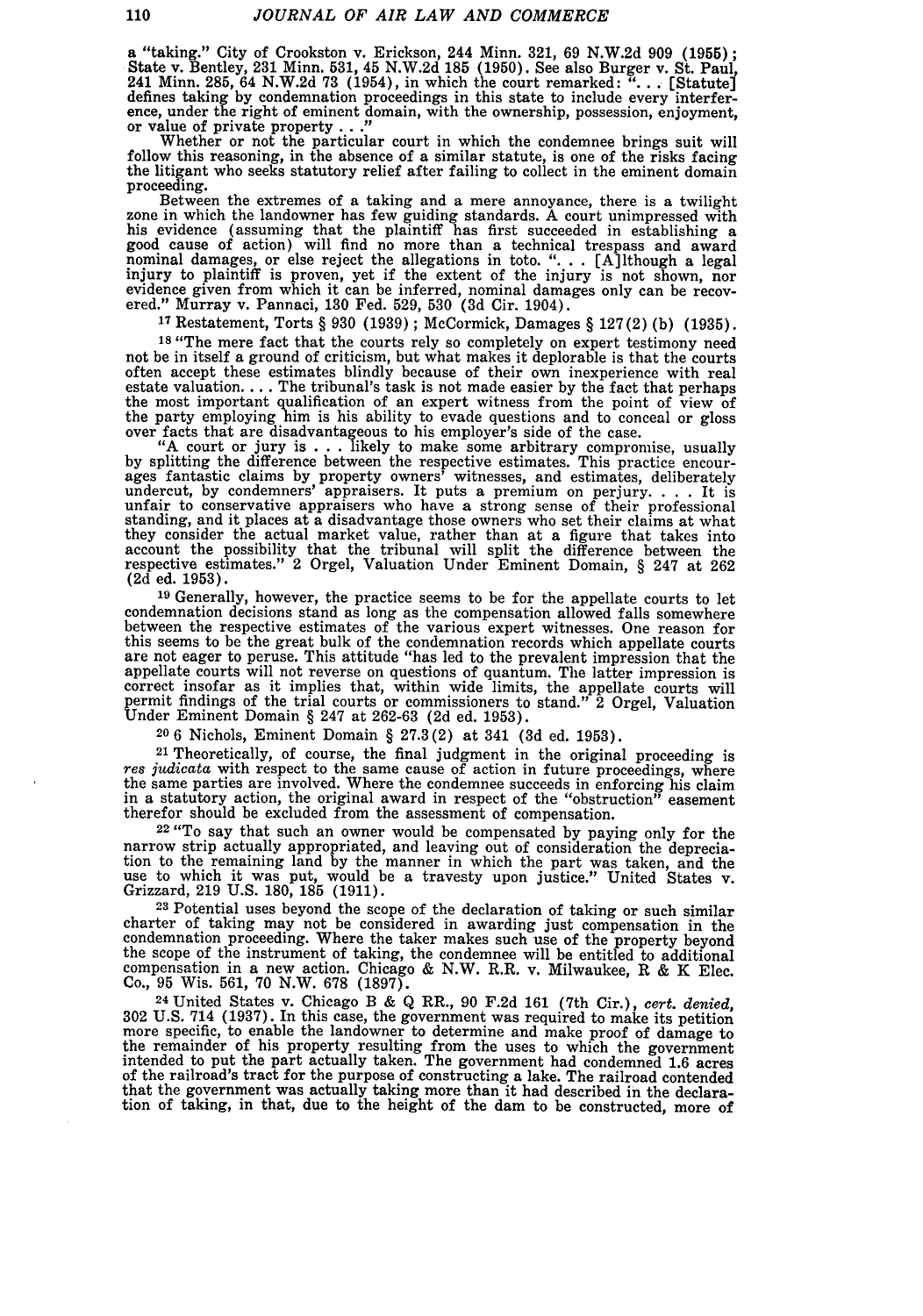*JUDICIAL*

defendant's land would be flooded than the actual estate condemned. Subsequently, the government **filed** an additional complaint condemning the land for which damages were claimed. On review, the government protested that the trial court's action in effect had compelled it to accept and pay for more rights than it had<br>asked. The appellate court admitted that this might be true but decided that the<br>consolidation of suits was preferable in that duplication of danger of multiplicity of suits would be avoided, as well as securing to the con- demnee an opportunity to have adjudicated all damages suffered because of the intended use of the property taken.

In the **4.43** *Acres* case, the government contended that if further damages were inflicted on the remainder of the property beyond the amount awarded for the actual easement taken, the condemnee would have the right to sue under one of the permissive statutes. In reference to the facility of this remedy, the appellate court in the *Chicago B &* Q *R.R.* case commented: **"...** [T]he appellee [landowner] proceeded on the theory that by virtue of the physical appropriation of the 1.6 acres, the government impliedly agreed to compensate appellee for all proximate damages to its remaining property occasioned by the construction and use of the dam, and that recovery therefore was authorized by the Tucker Act... that unless appellee presented all its claims for proximate damages to i thereafter from recovering those omitted. Appellee's contentions in these respects are sound.... If appellee had not asked that the complaint in the first action be made more specific, or if it had not presented its claim to its remaining property, but had merely gone to award on the value of its interest in the **...** land, it might have been placed in a very embarrassing situation in its effort to recover damages to the remaining property on the theory of an implied contract, especially if the government had chosen not to file any subsequent petition (for an increase in the size of the original taking) and certainly it was not neces- sary for it to do so. The government contends that as a result of (the trial court's order) it was compelled to accept and pay for more rights than it asked. This objection is not tenable . . . because by filing, the government impliedly agreed to pay for all damages to the remaining property, proximately demanded the right to cause the damage for which it was liable." **-**(Emphasis supplied) 90 F.2d at 167.

It is interesting to note that the opinion cited the Tucker Act as authority for awarding the condemnee all damages resulting from the maximum use of the right acquired rather than upon its maximum intended use. It is not unreasonable to conclude, where the government condemns an "obstruction" easement, that the maximum intended use of the easement as defined by the declaration of taking is to keep the air space free of impediments, but that the maximum use will be to clear the way for air traffic.

The reviewing court in the *Chicago B & Q R.R.* case said that the government manifested a "legitimate" purpose to place the condemnee in the "very embarrassing" position of having to rely on the implied contract theory i would not bar later recovery under the Tucker Act.

This purpose, while termed "legitimate," seems rather hard-boiled. The court had little difficulty in favoring the cause of the condemnee as it was of the opinion that all of the damages for which the government might be liable because of its maximum use of the property could be awarded in one action.

**<sup>25</sup>**Chicago, K. & N.R. Co. v. Van Cleave, 52 Kan. 665, 33 Pac. 472 (1894). Under the law of eminent domain, a railway had condemned a strip of the owner's property for a right-of-way, but its track had been constructed on land other than the condemnee's, but adjacent to it. The legal right acquired by the railway in the use of the strip was to construct embankments and certain pits along the side of use of the strip was to construct embankments and certain pits along the side of the roadbed from which material would be taken for the embankments. The con- demnee claimed damages due to the affect on his remainder of the the railroad on the adjacent property, along with other damage claims not material here. In upholding the owner's position, the court held that the land had been taken "for necessary purposes connected with the construction and operation" of the<br>road. The court commented that the condemner was not limited to the use of the<br>one roadway already constructed on the adjacent property, but mig one roadway already constructed on the adjacent property, but might, if it chose, construct tracks on the strip taken from the condemnee's land or move its line over onto such land.

The applicability of this reasoning to the case of the "obstruction" easement is impelling. Without the right of clearage, the functioning of the air base is subject to the theoretical hazard of the landowner's erecting a structure that would<br>penetrate into the air space above the "glide angle plane." It could logically be<br>asserted that the easement was taken "for necessary pur